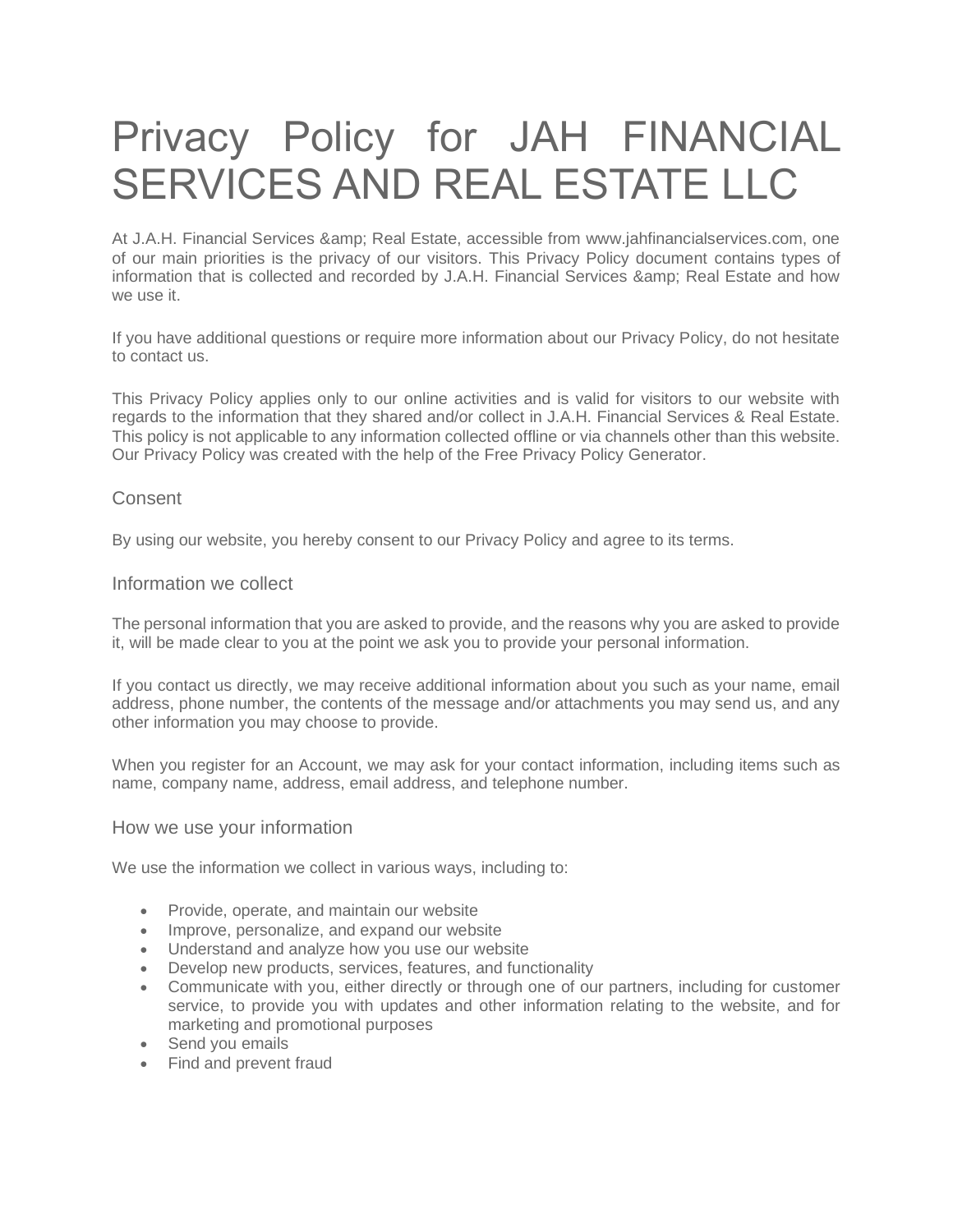# Log Files

J.A.H. Financial Services & amp: Real Estate follows a standard procedure of using log files. These files log visitors when they visit websites. All hosting companies do this and a part of hosting services' analytics. The information collected by log files include internet protocol (IP) addresses, browser type, Internet Service Provider (ISP), date and time stamp, referring/exit pages, and possibly the number of clicks. These are not linked to any information that is personally identifiable. The purpose of the information is for analyzing trends, administering the site, tracking users' movement on the website, and gathering demographic information.

# Advertising Partners Privacy Policies

You may consult this list to find the Privacy Policy for each of the advertising partners of J.A.H. Financial Services & Real Estate.

Third-party ad servers or ad networks uses technologies like cookies, JavaScript, or Web Beacons that are used in their respective advertisements and links that appear on J.A.H. Financial Services & Real Estate, which are sent directly to users' browser. They automatically receive your IP address when this occurs. These technologies are used to measure the effectiveness of their advertising campaigns and/or to personalize the advertising content that you see on websites that you visit.

Note that J.A.H. Financial Services & amp; Real Estate has no access to or control over these cookies that are used by third-party advertisers.

## Third Party Privacy Policies

J.A.H. Financial Services & amp; Real Estate's Privacy Policy does not apply to other advertisers or websites. Thus, we are advising you to consult the respective Privacy Policies of these third-party ad servers for more detailed information. It may include their practices and instructions about how to optout of certain options.

You can choose to disable cookies through your individual browser options. To know more detailed information about cookie management with specific web browsers, it can be found at the browsers' respective websites.

#### CCPA Privacy Rights (Do Not Sell My Personal Information)

Under the CCPA, among other rights, California consumers have the right to:

Request that a business that collects a consumer's personal data disclose the categories and specific pieces of personal data that a business has collected about consumers.

Request that a business delete any personal data about the consumer that a business has collected.

Request that a business that sells a consumer's personal data, not sell the consumer's personal data.

If you make a request, we have one month to respond to you. If you would like to exercise any of these rights, please contact us.